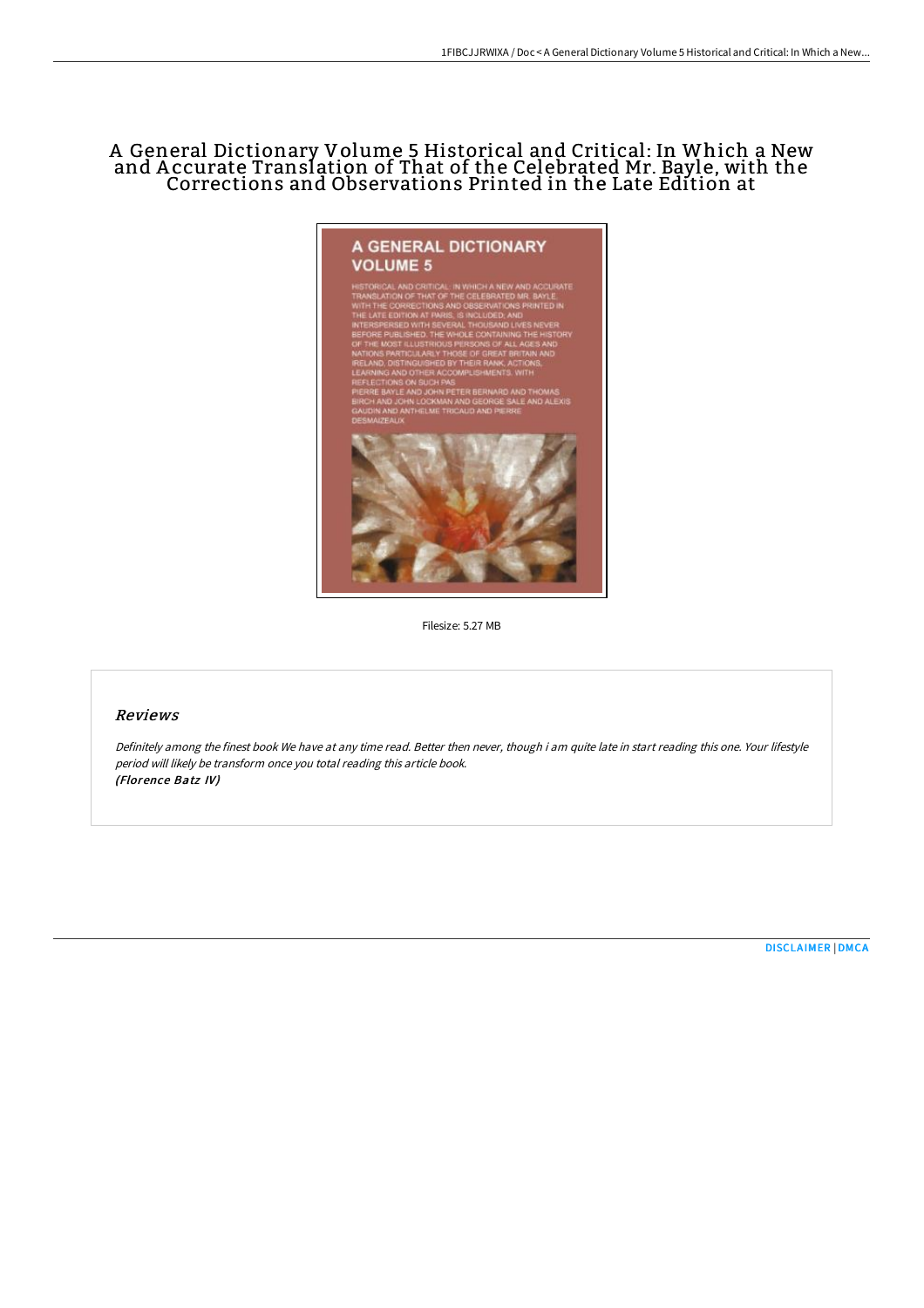## A GENERAL DICTIONARY VOLUME 5 HISTORICAL AND CRITICAL: IN WHICH A NEW AND ACCURATE TRANSLATION OF THAT OF THE CELEBRATED MR. BAYLE, WITH THE CORRECTIONS AND OBSERVATIONS PRINTED IN THE LATE EDITION AT



To get A General Dictionary Volume 5 Historical and Critical: In Which a New and Accurate Translation of That of the Celebrated Mr. Bayle, with the Corrections and Observations Printed in the Late Edition at PDF, remember to click the hyperlink beneath and save the file or get access to additional information which are highly relevant to A GENERAL DICTIONARY VOLUME 5 HISTORICAL AND CRITICAL: IN WHICH A NEW AND ACCURATE TRANSLATION OF THAT OF THE CELEBRATED MR. BAYLE, WITH THE CORRECTIONS AND OBSERVATIONS PRINTED IN THE LATE EDITION AT ebook.

RareBooksClub. Paperback. Book Condition: New. This item is printed on demand. Paperback. 1000 pages. Dimensions: 9.7in. x 7.4in. x 2.0in.This historic book may have numerous typos and missing text. Purchasers can download a free scanned copy of the original book (without typos) from the publisher. Not indexed. Not illustrated. 1737 Excerpt: . . . We may add that Fulvia was not a woman to bear that a Concubine should receive the honours due to the lawful wise, during her husbands progress. She was too haughty to follow, in a separate coach, the litter of the favorite Cytheris. Let us confirm the conjecture of Bosius and Lipfius. If it had been said in the Letter to Atticus, Cytberidem portal alteram uxorem, there would have been nothing but what would agree with other expressions which are to be met with in the second Philippic. At etiam quadam loco facet us effe vo-t of your Actress: what! do I bely you How wretched is it that you cannot deny what is most disgraceful to confess! If you were not ashamed ot behaving so before the municipal towns, did not your veteran troops make you blush For what soldier was there who did not see her at Brundusium Which of them knew not that she came so many days journey to congratulate you And which of them was not sorry to find out so late what a seandalous leader he had followed You again traversed Italy, in company with the same Actress. While Csar was, at Alexandria, invested a second time with the Dictatorship, Marc Antony was made General of the Horse, and committed a thousand extortions at Rome: he proceeded by degrees to the enormous audaciousness of selling Pompcys goods by auction. By this means he became possessed of the house and furniture...

Read A General Dictionary Volume 5 Historical and Critical: In Which a New and Accurate [Translation](http://techno-pub.tech/a-general-dictionary-volume-5-historical-and-cri.html) of That of the Celebrated Mr. Bayle, with the Corrections and Obser vations Printed in the Late Edition at Online A Download PDF A General Dictionary Volume 5 Historical and Critical: In Which a New and Accurate [Translation](http://techno-pub.tech/a-general-dictionary-volume-5-historical-and-cri.html) of That of the Celebrated Mr. Bayle, with the Corrections and Observations Printed in the Late Edition at